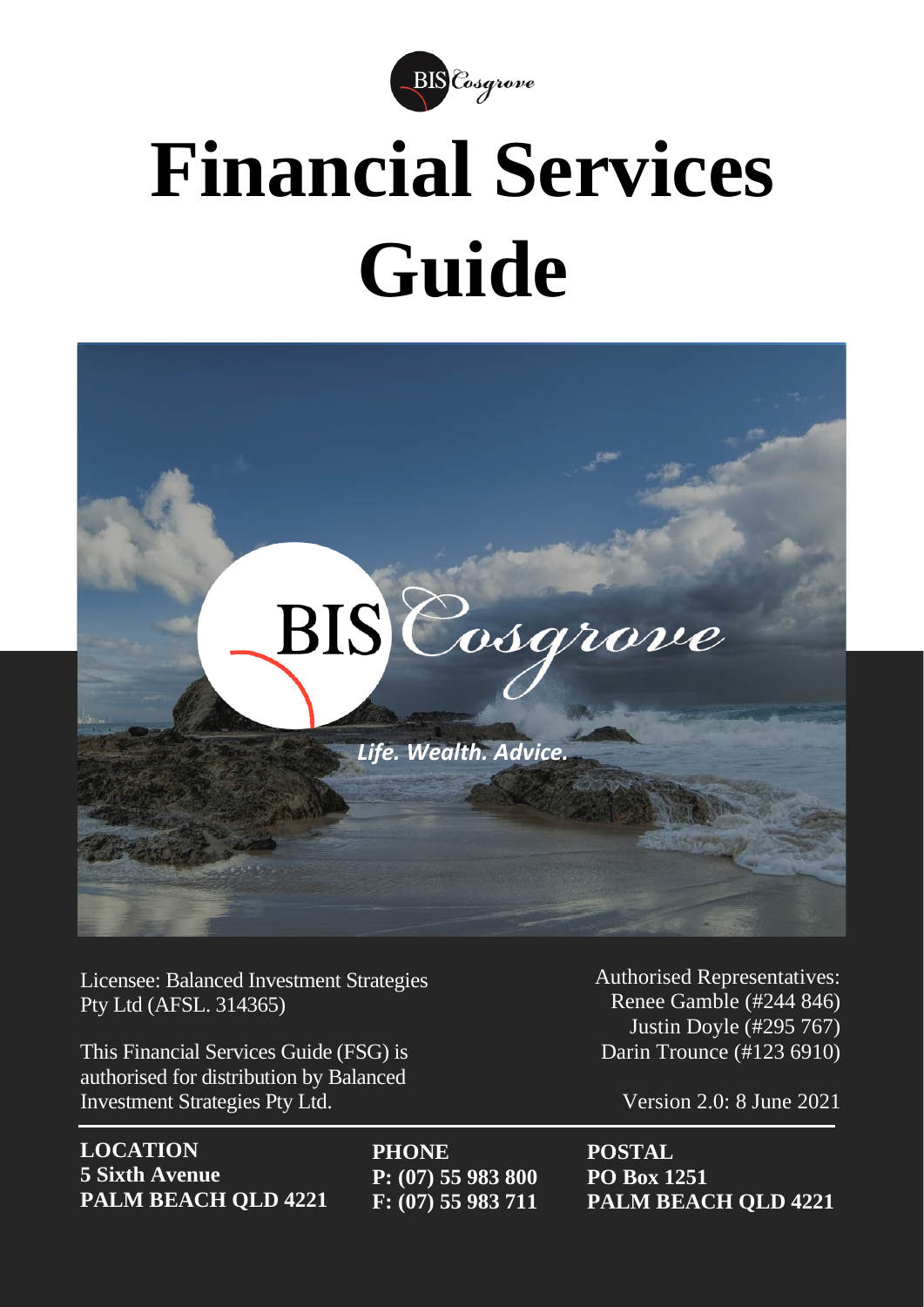# In this guide…

This Financial Services Guide (FSG) is intended to inform you of basic matters relating to our relationship, prior to us providing you with a financial service.

The matters covered by the FSG include: Who we are, how we can be contacted, what services we are authorised to provide to you, how we (and any other relevant parties) are remunerated, details of any potential conflicts of interests, and details of our internal and external dispute resolution procedures and how you can access them.

You have the right to ask us about our charges, the type of advice we give you, and what you can do if you have a complaint about our services.

Balanced Investment Strategies Pty Ltd is the principal licensee and authorises the distribution of this FSG.

It is intended that this FSG should assist you in determining whether to use any of the services described below.

You should also be aware that you are entitled to receive a Statement of Advice whenever we provide you with any advice which takes into account your objectives, financial situation and needs. The Statement of Advice will contain the advice, the basis on which it is given and information about fees, commissions and associations which may have influenced the provision of the advice.

In the event we make a recommendation to acquire a particular financial product (other than securities) or offer to issue or arrange the issue of a financial product, we must also provide you with a Product Disclosure Statement containing information about the particular product which will enable you to make an informed decision in relation to the acquisition of that product.

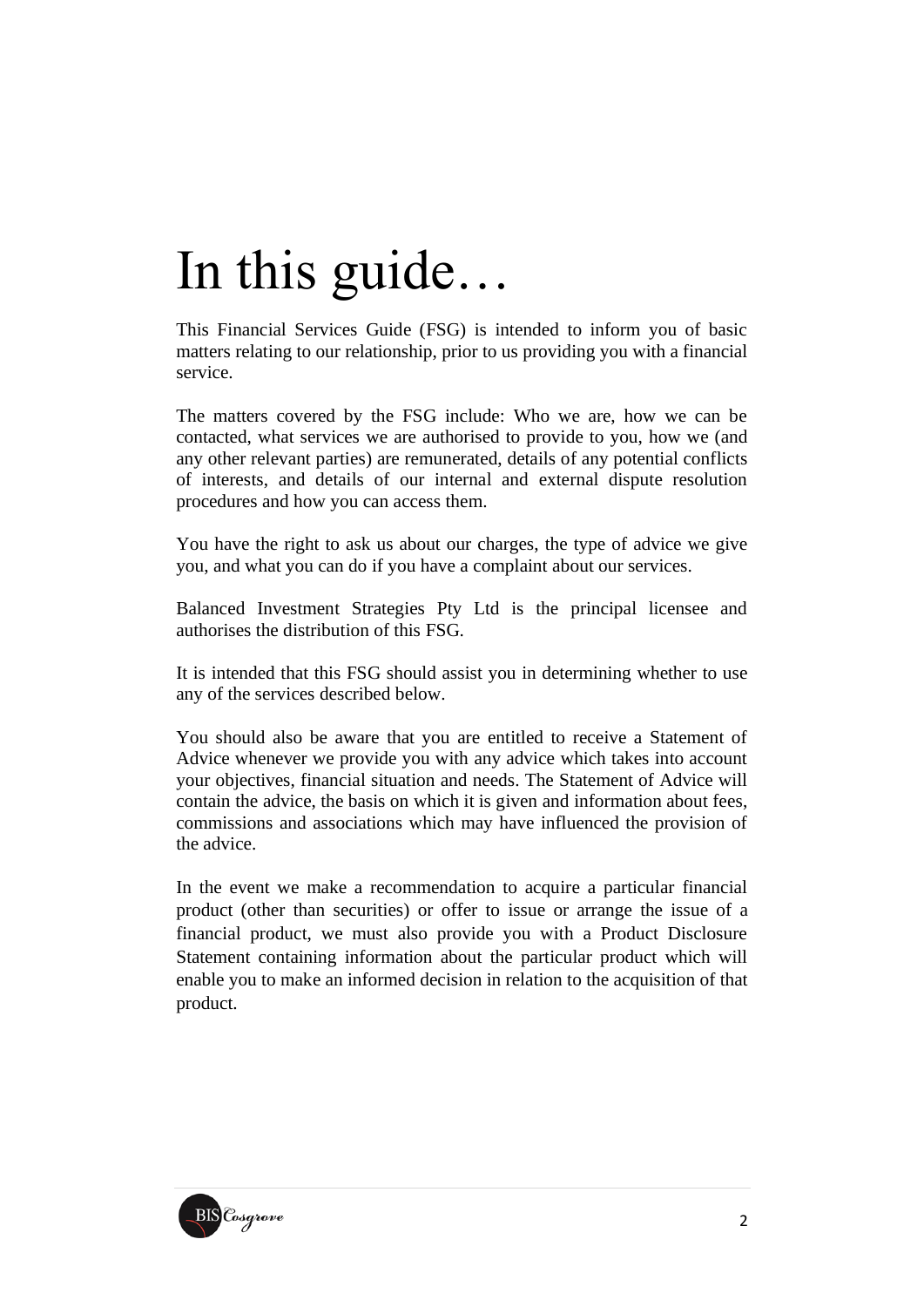#### Why am I receiving this?

This Financial Services Guide (FSG) will help you decide whether to use the services that we\* offer. It contains information about:

- Balanced Investment Strategies Pty Ltd
- Balanced Investment Strategies and your Financial Adviser
- The services we offer and their cost
- Any conflicts of interest which may impact these services
- How we are remunerated
- How we deal with complaints if you are not satisfied with our services.

\*In this document 'we' refers to Balanced Investment Strategies Pty Ltd and Your Financial Adviser.

#### Who are we?

Balanced Investment Strategies Pty Ltd is a Corporate Authorised Representatives of Balanced Investment Strategies Pty Ltd.

Your Adviser will undertake the provision of the financial service to you. Your Adviser is an Authorised Representative of Balanced Investment Strategies Pty Ltd.

We act on behalf of Balanced Investment Strategies Pty Ltd who is responsible for the services that we provide. Please refer to the Supplementary Financial Services Guide (SFSG) for more details about your Adviser.

Balanced Investment Strategies Pty Ltd holds an Australian Financial Services Licence (314365) which has been issued by the Australian Securities and Investments Commission (ASIC).

Balanced Investment Strategies is required to comply with the obligations of the Corporations Act and the conditions of its licence.

This includes the need to have adequate compensation arrangements in place with a Professional Indemnity insurer for the financial services that it and its current and past representatives provide.

### Lack of Independence Disclosure

Balanced Investment Strategies is not independent, impartial or unbiased as defined by s923A of the Corporations Act because we;

(a) Receive commissions from the advice we provide on life risk products.

i. Commissions received in these cases are used as a funding solution by offsetting your advice fees and are disclosed in your Statement of Advice, Fee Disclosure Statement and Ongoing Service Agreements.

ii. We offer the ability to reduce all commissions to nil, which is our preferred option.

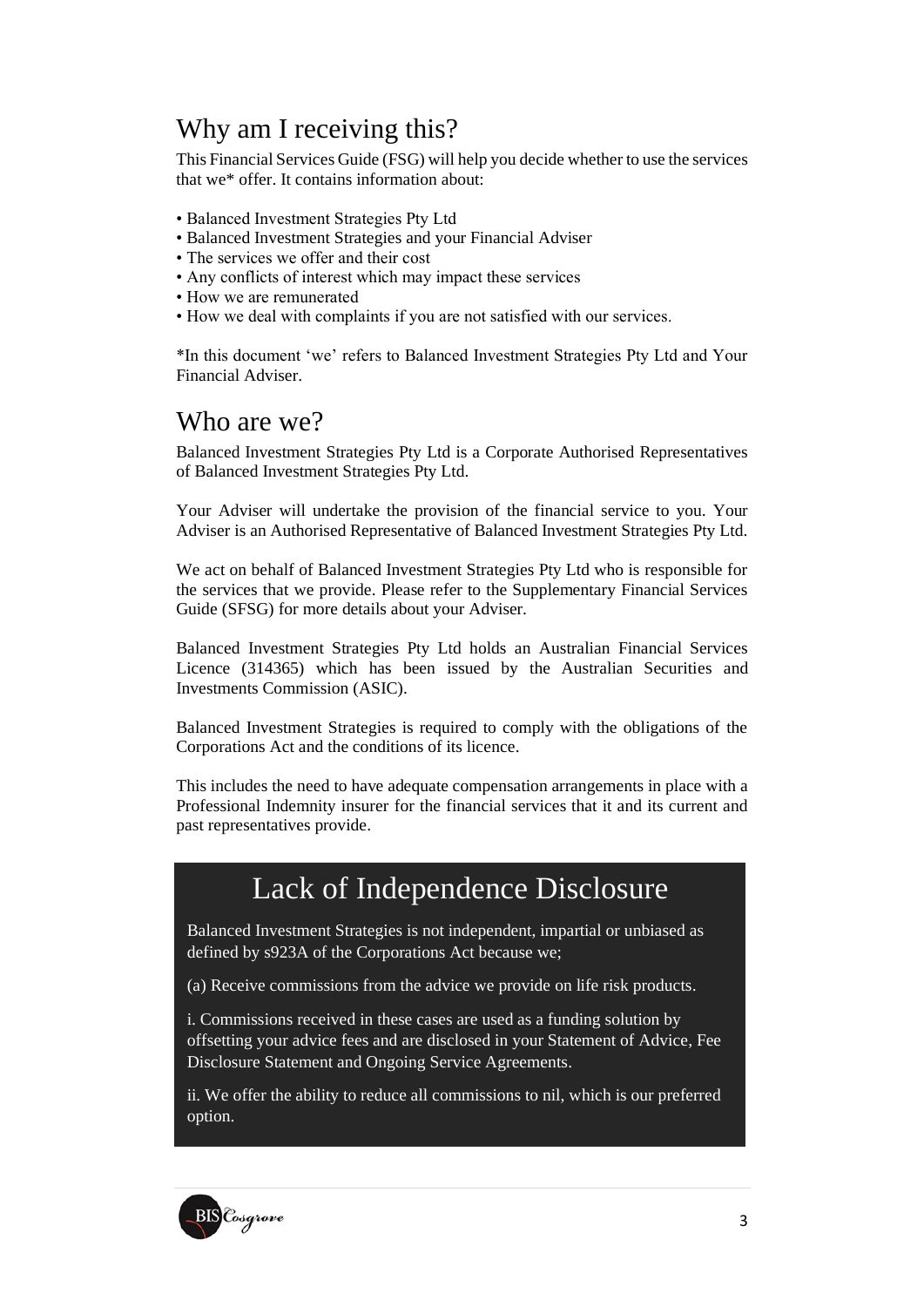## What services do we provide?

Balanced Investment Strategies Pty Ltd is authorised to offer you the following services:

- General financial planning advice
- Social security advice
- Retirement planning advice
- Tax planning advice
- Estate planning advice
- Managed investment advice
- Superannuation advice
- Insurance advice
- What we do

We provide advice on unit trusts, managed funds, direct equities, debentures and superannuation products. We also provide advice on annuities, allocated pensions and other income stream products.

Balanced Investment Strategies Pty Ltd offers both personal and general advice. Where general advice is provided it is up to you to calculate whether particular investments are suitable to your own investment needs, objectives and financial circumstances.

We prefer to recommend that you seek personal advice that includes consideration as to the suitability of investments to your investment objectives, needs and circumstances before making investment decisions.

In addition to standard managed portfolio services, we offer investment valuation reports and the opportunity for regular advisory consultations and reviews of investment portfolios and their ongoing appropriateness to your financial circumstances.

#### Who does my Adviser act for when

#### providing financial services to me?

Your Adviser will be acting on behalf of Balanced Investment Strategies as its Authorised Representative, therefore Balanced Investment Strategies is responsible to you for any financial advisory services that your Adviser provides.

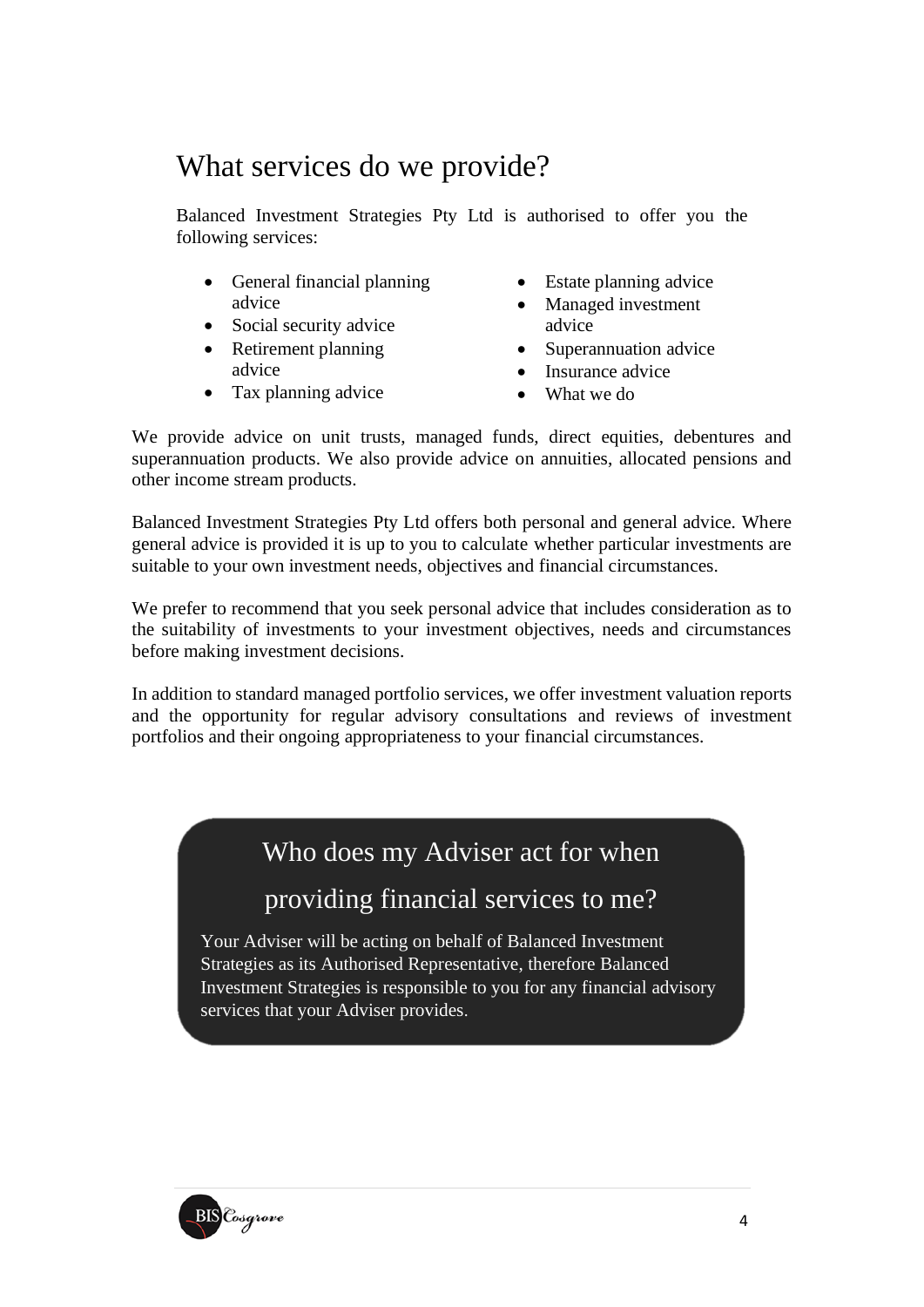# Documents you may receive

If you decide to obtain personal financial advice, your Adviser will need to determine your needs, objectives and relevant financial circumstances. At the initial appointment, your Adviser will typically gather the relevant information by using a client data collection form.

You will be asked to provide accurate information about your personal and financial situation and keep your Adviser informed of any changes to your relevant circumstances. When your Adviser provides personal financial advice to you, you may receive one or more of the following documents:

| The Letter of Engagement will outline the scope of advice and    |
|------------------------------------------------------------------|
| financial services proposal including a fee quote for same.      |
| The SoA will set out the advice that has been tailored to your   |
| specific circumstances and provide you with details of all       |
| relevant disclosures including details of any remuneration       |
| payable.                                                         |
| Previously known as the SoA (Incorporation by Reference).        |
|                                                                  |
|                                                                  |
| The SoFA and RoA may be provided in situations where further     |
| advice is provided. The SoFA and RoA streamline the              |
| documentation process by avoiding unnecessary duplication of     |
| information already provided in previous advice documents.       |
| A PDS will be provided if a product recommendation is made       |
| and includes detailed information on the financial product       |
| including features, benefits, conditions, costs and cooling off  |
| rights (if applicable)                                           |
| A FDS will be issued to you in instances where you enter into an |
| Ongoing Fee Arrangement with your Adviser for a period greater   |
| than 12 months. The FDS will contain information about the       |
| services you were entitled to receive, the services you actually |
| received and the fees you paid during the period. The FDS will   |
| be provided to you annually.                                     |
| Should you commence an Ongoing Fee Arrangement for the first     |
| time after 1 July 2013 (or in circumstances where the Ongoing    |
| Fee Arrangement is significantly varied after 1 July 2013), your |
| Adviser will also issue a Renewal Notice every 2 years. The      |
| Renewal Notice will give you the option of renewing the          |
| <b>Ongoing Fee Arrangement</b>                                   |
|                                                                  |

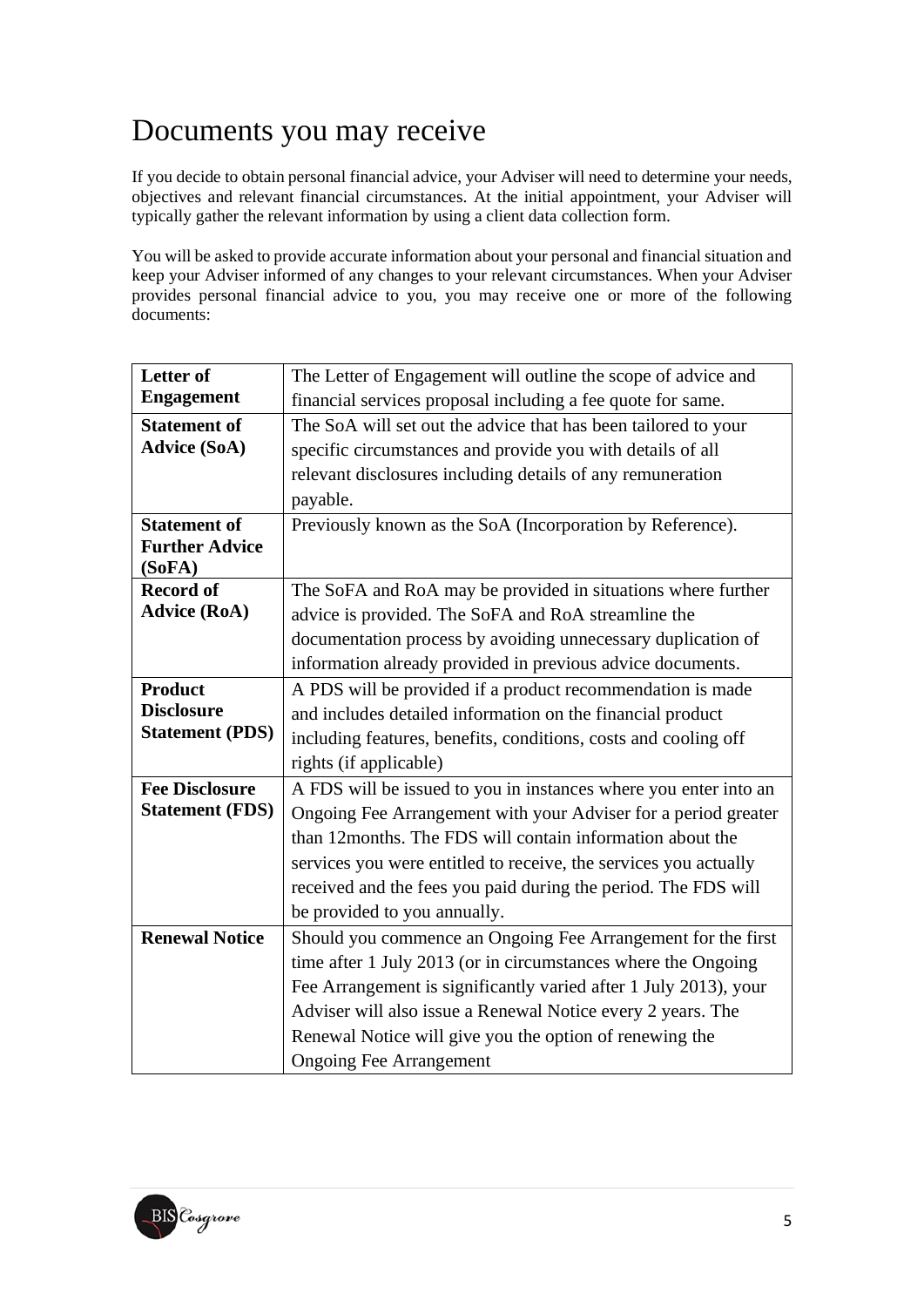# How will I pay?

Balanced Investment Strategies Pty Ltd provides financial and investment advice on a 'fee for service' basis. This means that we will invoice you for services provided at the time they are provided or we can enter into an agreement with you for the provision of regular services for a set fee.

### Insurance commissions

In relation to any insurance recommendations, Balanced Investment Strategies Pty Ltd may receive an initial commission of between 0% and66% of the first years annual premium, and then an annual ongoing commission of up to 22% of the annual premium for the following years.

This commission is paid by the insurance company and is not a separate charge to you. Balanced Investment Strategies Pty Ltd firmly believes in providing the best outcome for our clients and will use a portion of these commissions received to offset fees.

Additional commissions received by Balanced Investment Strategies are retained to so we can offer our clients claims assistance service if and when you need to make an insurance claim.

# Do any relationships or associations exist which might influence you in providing me with financial services?

We may engage service providers such as a solicitor or mortgage broker to provide advice in their specific area of expertise as part of your broader financial plan. Any fees that may result for these services will be paid to the providers directly.

We will not engage any service provider without your consent.

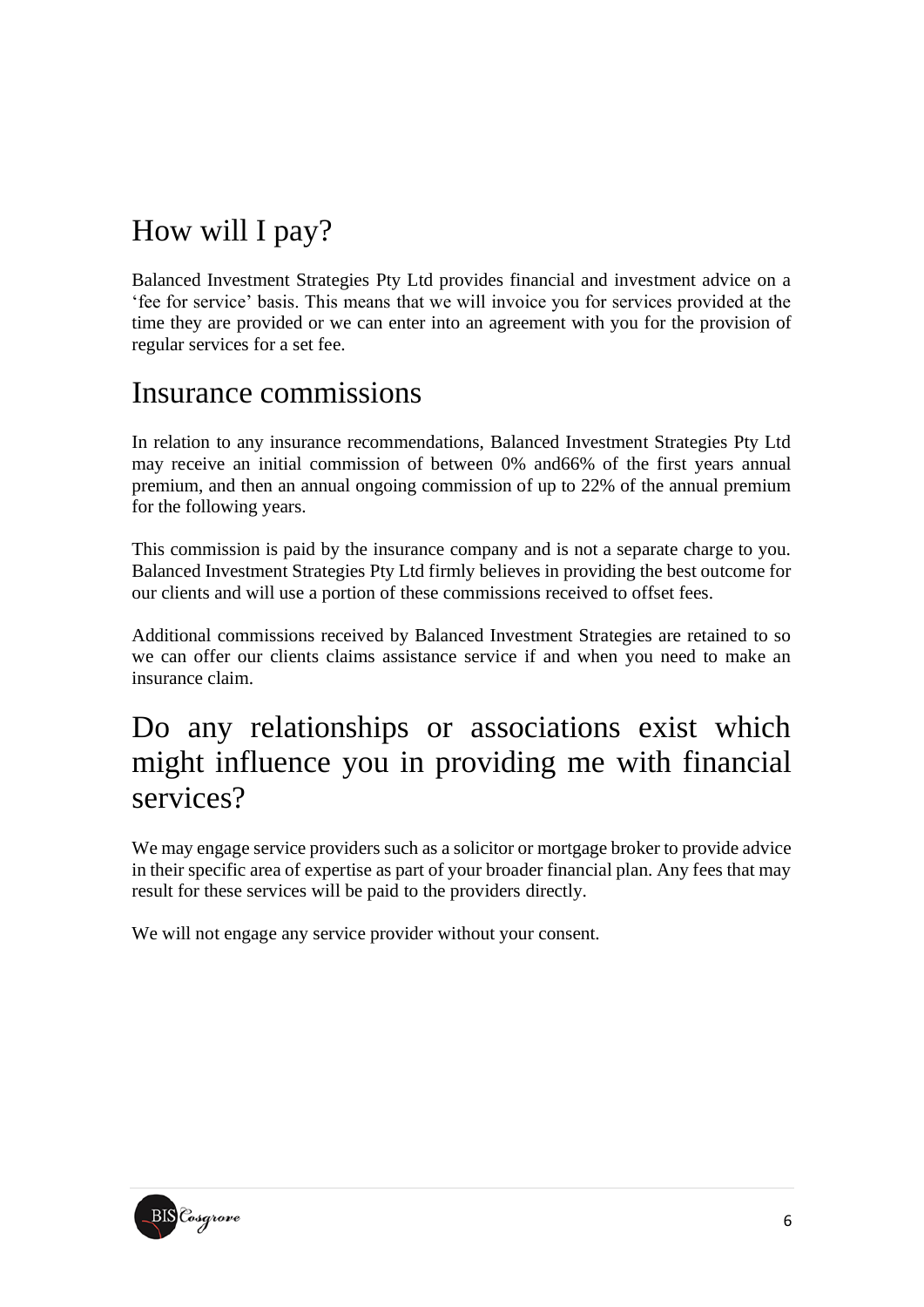### When you receive our advice

#### **Will you give me advice that is suitable to my needs and circumstances?**

Yes. But to do so we need to find out your individual objectives, financial situation and needs before we recommend any financial products or services to you.

You reserve the right to not divulge this information to us, if you do not wish to do so.

In that case, we are required to warn you about the possible consequences of us not having your full personal information. You should read the warnings carefully.

#### **Can I provide you with instructions and tell you how I wish to instruct you to buy or sell my financial products?**

Yes. You may specify how you would like to give us instructions. For example, by telephone, fax, email or other means.

#### **What information do you maintain in my file and can I examine my file?**

We maintain a record of your personal profile, which includes details of your objectives, financial situation and needs. We also maintain records of any recommendations made to you.

We are committed to implementing and promoting a privacy policy which will ensure the privacy and security of your personal information. A copy of our privacy policy is enclosed for your information.

If you wish to examine your file, you should ask us, and we will make arrangements for you to do so.

#### **What should I know about any risks of the financial products or strategies you recommend to me?**

We will explain to you any significant risks of financial products and strategies we recommend to you. If you feel that you need further clarification, please ask your Adviser.